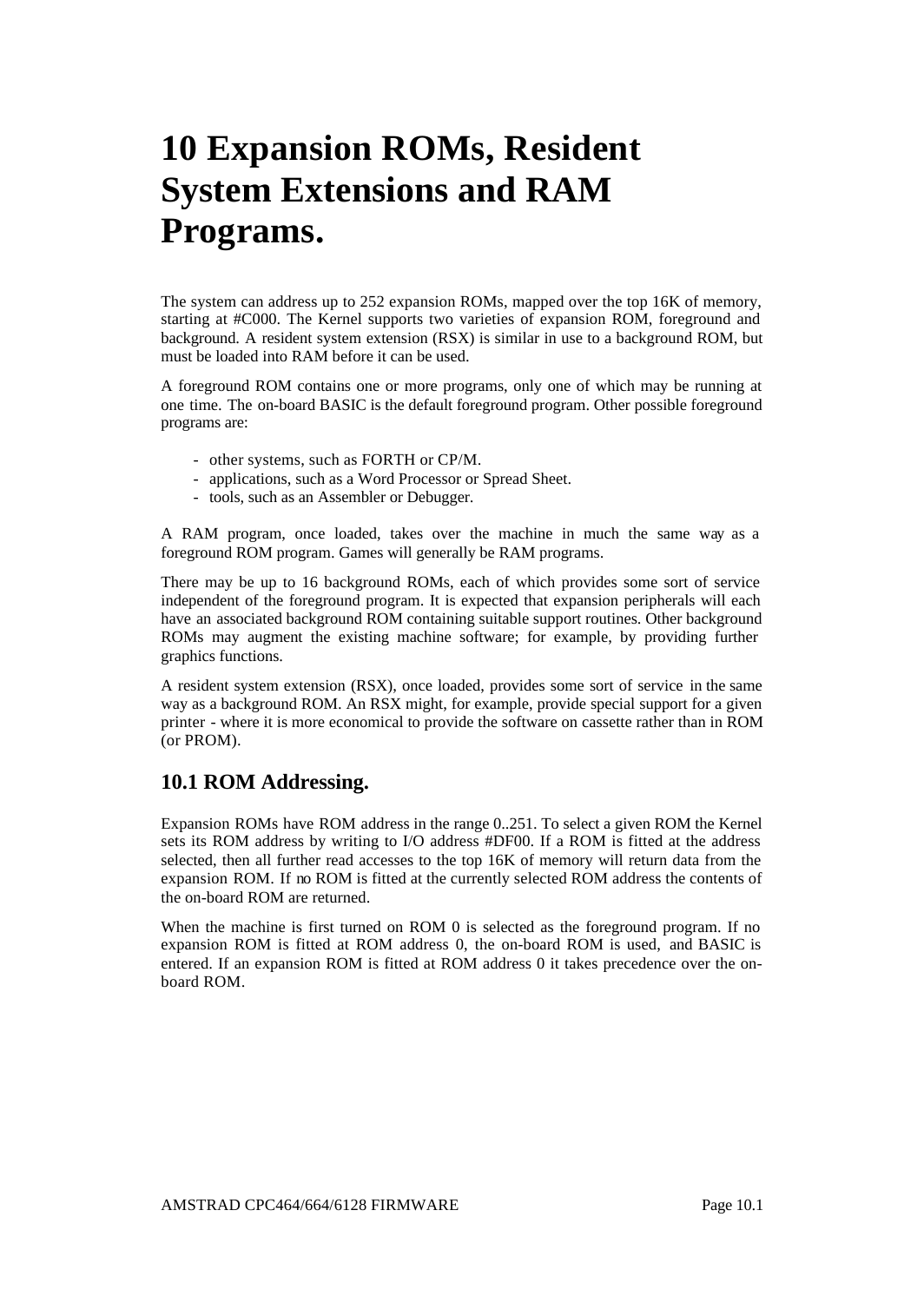In V1.0 firmware background ROMs must be fitted at ROM addresses in the range 1...7. Foreground ROMs must be fitted so that there are contiguous ROMs from address 1. When searching for a foreground ROM the kernel starts at address 0 and works upwards until the first address greater than 0 if found.

In V1.1 firmware background ROMs may be fitted at ROM addresses in the range 0...15. Foreground ROMs must be fitted contiguously from address 16 or at any background ROM address. When searching for a foreground ROM the kernel starts at address 0 and works upwards until the first unused address greater than 15 is found.

In either case if an expansion ROM 0 is fitted the on-board ROM can still be accessed at the first unused ROM address.

The Kernel supports a 'far address' which may be used to call subroutines in expansion ROMs. The 'far address' is a three byte object, the last byte of which is a ROM select number. Since the arrangement of ROMs in an expansion card is quite arbitrary the ROM select part of the 'far address' must be established at run time. The 'sideways' ROM addressing facility allows a foreground program to occupy up to four contiguous ROM select addresses, and supports subroutine calls between the ROMs without requiring the program to know the actual ROM address of any of them.

# **10.2 The Format of an Expansion ROM.**

An expansion ROM may be up to 16K bytes long, the first byte being at address #C000. The first few bytes of the ROM are the 'ROM Prefix' and must take the form:

Byte 0 : ROM type. Byte 1 : ROM Mark Number. Byte 2 : ROM Version Number. Byte 3 : ROM Modification Level.<br>Byte 4 : External Command Table. External Command Table.

The ROM type specifies what sort of ROM this is and must take the following values:

- 0: Foreground ROM.
- 1: Background ROM.
- 2: Extension ROM.

The on-board ROM must be unique in having bit 7 of the type byte set (thus its type byte is #80). This marker is used to detect the end of foreground ROMs. If a foreground program will not fit into a single ROM then the extra ROMs required should be marked as extension ROMs.

The mark number, version number and modification level may be set to any values required.

The external command table comprises a list of command names and a jumpblock. Each command name is implicitly associated with the same numbered entry in the jumpblock. The table takes the form:

| Bytes $0.1$ | : Address of command name table |
|-------------|---------------------------------|
| Bytes $2.4$ | : Jumpblock entry 0             |
| Bytes $5.7$ | : Jumpblock entry 1             |
| etc         | $\therefore$ etc.               |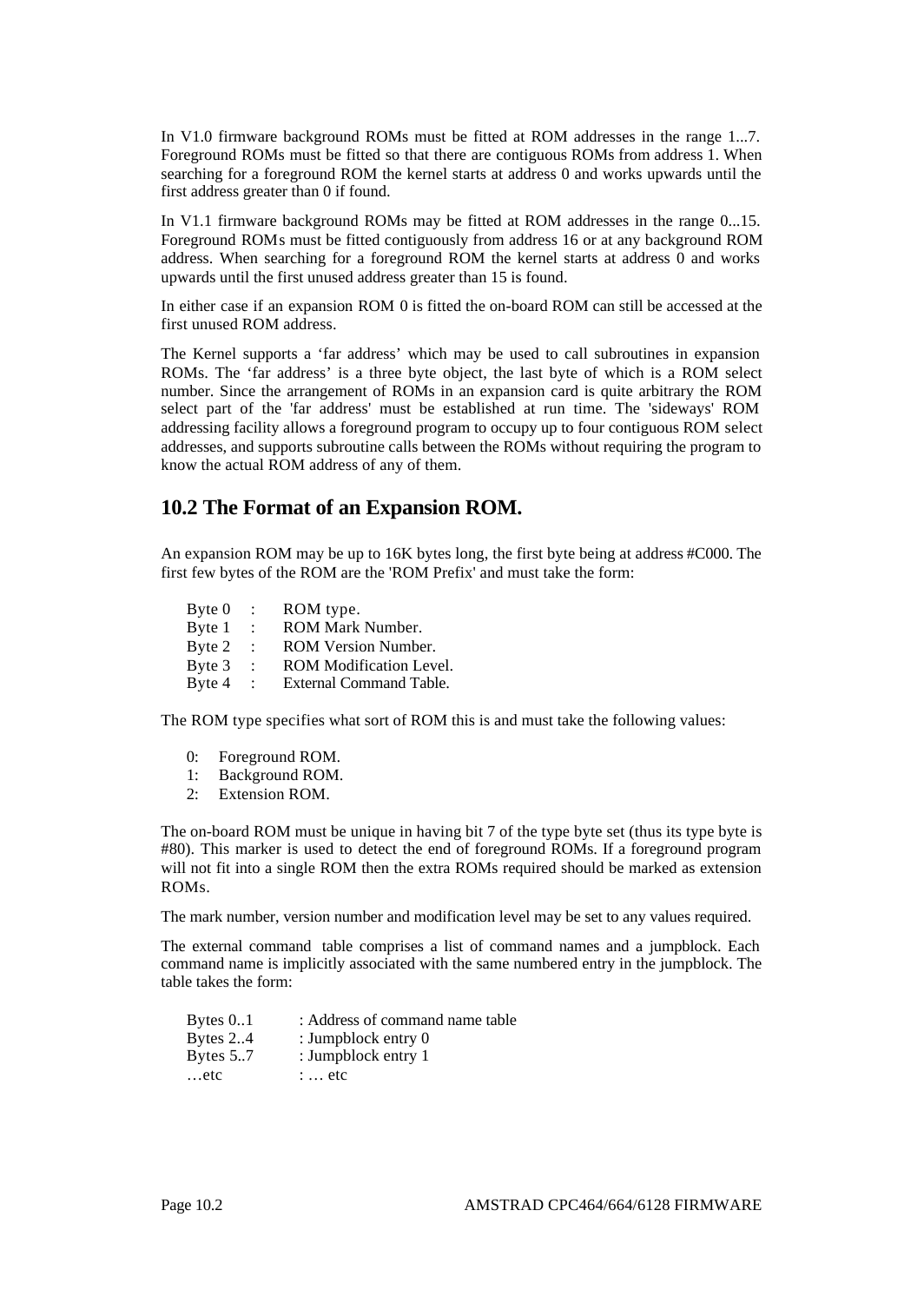The command name table is a list of names, each of which may be up to 16 characters long. The last character of each name must have bit 7 set but no other character may. The table is terminated by a null (character 0) after the last character of the last name. Apart from the fact that all characters must be in the range 0..127 and that the first character may not be a null, there are no restrictions on the characters in command names. However, if unsuitable characters are chosen it may prove impossible for programs such as BASIC to access the commands. BASIC expects alphabetic characters in the command names to be in upper case and will not allow characters such as a space or comma in the command name.

The ROM prefix for the on-board ROM is:

|             | ORG                                                      | $\#C000$                             | :Start of the ROM                                                     |
|-------------|----------------------------------------------------------|--------------------------------------|-----------------------------------------------------------------------|
|             | <b>DEFB</b><br><b>DEFB</b><br><b>DEFB</b><br><b>DEFB</b> | $#80+0$<br>1<br>$\Omega$<br>$\Omega$ | :On board ROM, Foreground<br>:Mark 1<br>:Version 0<br>:Modification 0 |
|             | <b>DEFW</b>                                              | <b>NAME TABLE</b>                    | :Address of name table.                                               |
|             | JP                                                       | START BASIC                          | The only entry in the jumpblock                                       |
| NAME TABLE: | <b>DEFB</b><br><b>DEFB</b>                               | 'BASI','C'+#80<br>$\Omega$           | The only command name<br>:End of table marker                         |

The ROM prefix for a serial I/O card might be:

|             | ORG                                                      | #C000                                                                                                                       | :Start of ROM                                               |
|-------------|----------------------------------------------------------|-----------------------------------------------------------------------------------------------------------------------------|-------------------------------------------------------------|
|             | <b>DEFB</b><br><b>DEFB</b><br><b>DEFB</b><br><b>DEFB</b> | 1<br>$\Omega$<br>5<br>$\Omega$                                                                                              | ;Background ROM<br>:Mark 0<br>:Version 5<br>;Modification 0 |
|             | <b>DEFW</b>                                              | NAME_TABLE                                                                                                                  | :Address of name table                                      |
|             | JP<br>JP<br>JP<br>JP<br>JP                               | EMS ENTRY<br><b>RESET</b><br>SET BAUD RATE<br><b>GET CHARACTER</b><br>PUT_CHARACTER<br>etc                                  | :0 Background ROM power-up entry<br>:1<br>;2<br>;3<br>;4    |
| NAME TABLE: | DEFB<br>DEFB<br>DEFB<br>DEFB<br>DEFB                     | 'SIO DRIVE','R'+#80<br>'SIO.RESE','T'+#80<br>'SIO.SET.BAU','D'+#80<br>'SIO.GET.CHA','R'+#80<br>'SIO.PUT.CHA','R'+#80<br>etc | :0<br>;1<br>;2<br>;3<br>:4                                  |
|             | <b>DEFB</b>                                              | $\Omega$                                                                                                                    | :End of table marker                                        |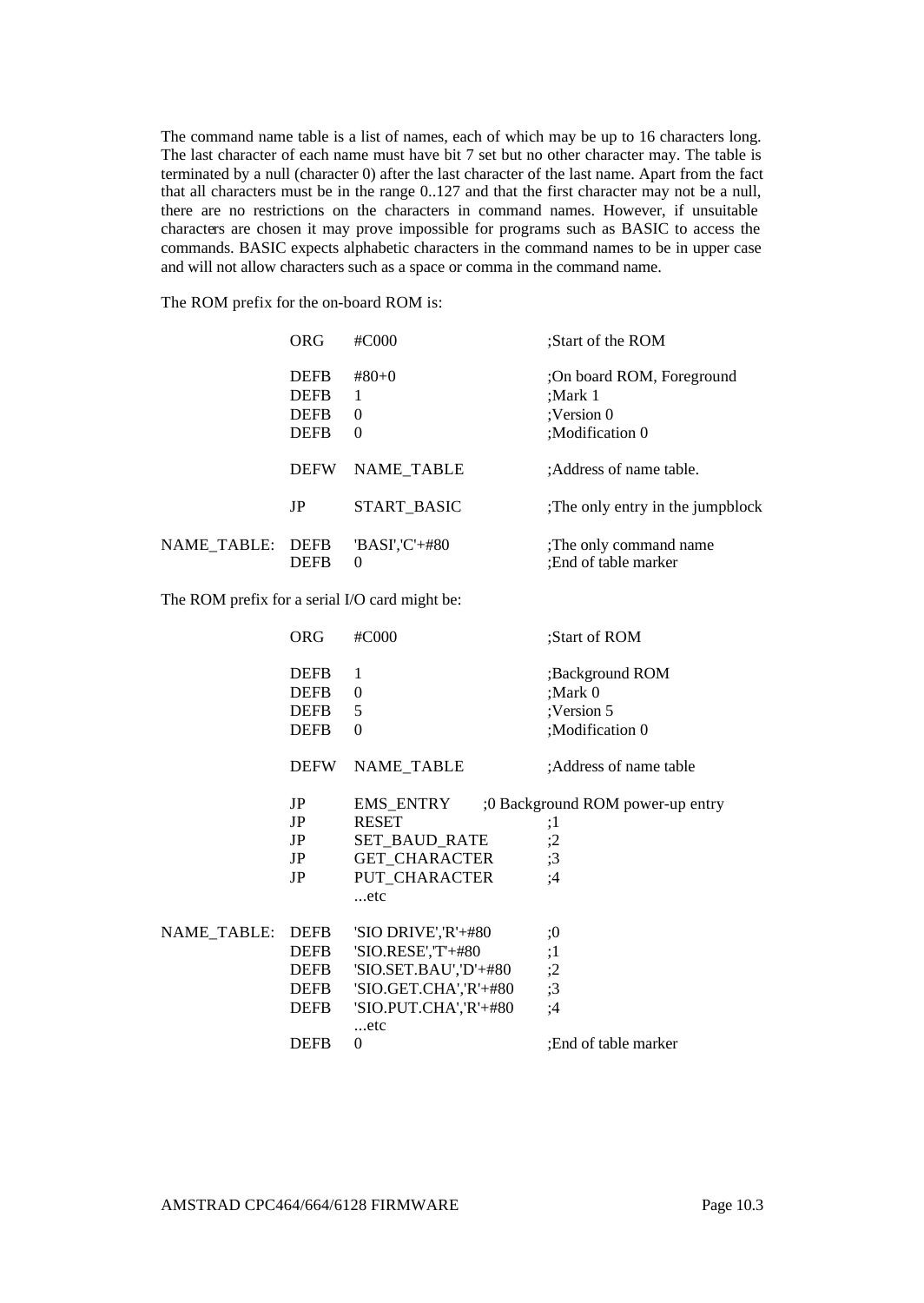Note that the command name table entry for the power-up entry includes a space. This is still a legal name but the BASIC will never be able to generate it because of the way it uses spaces. Because BASIC cannot generate the name it is impossible for a BASIC user to call the power-up entry by mistake (see section 10.4)

# **10.3 Foreground ROMs and RAM Programs.**

Each of the entries to the foreground ROM is expected to represent a separate program, whose name is given by the corresponding entry in the name table. The first entry of ROM 0 is the default power-up entry point at the end of EMS.

Once a RAM program has been loaded it is treated much like a foreground ROM, except that it does not have a ROM prefix, and the required entry point is determined separately.

Just before a foreground program is entered the machine is reset to its EMS state; i.e. all the hardware and all the firmware are initialized. The environment and entry conditions are as follows:

# **Memory:**

Section 2 describes the memory layout of the system. Three areas of memory are available to the program.

# **1. The Static Variable Area.**

The area from #AC00 to #B0FF inclusive is reserved for use by the foreground program - although it may use more or less as it requires. It is also possible to reserve a foreground data area starting at #0040 if this is required.

# **2. The Stack.**

The hardware stack is set to an area immediately below #C000 which is at least 256 bytes long.

## **3. The Main Memory Pool.**

Most of the rest of memory will be available to the foreground program, depending on what memory is taken by any background ROMs which the foreground program chooses to initialize.

## **Registers:**

The base and limit of the free memory area are passed to the program in registers.

 $BC = Address$  of the highest usable byte in memory. (#B0FF)

- $DE = Address$  of the lowest byte in the memory pool. (#0040)
- $HL = Address$  of the highest byte in the memory pool. (#ABFF)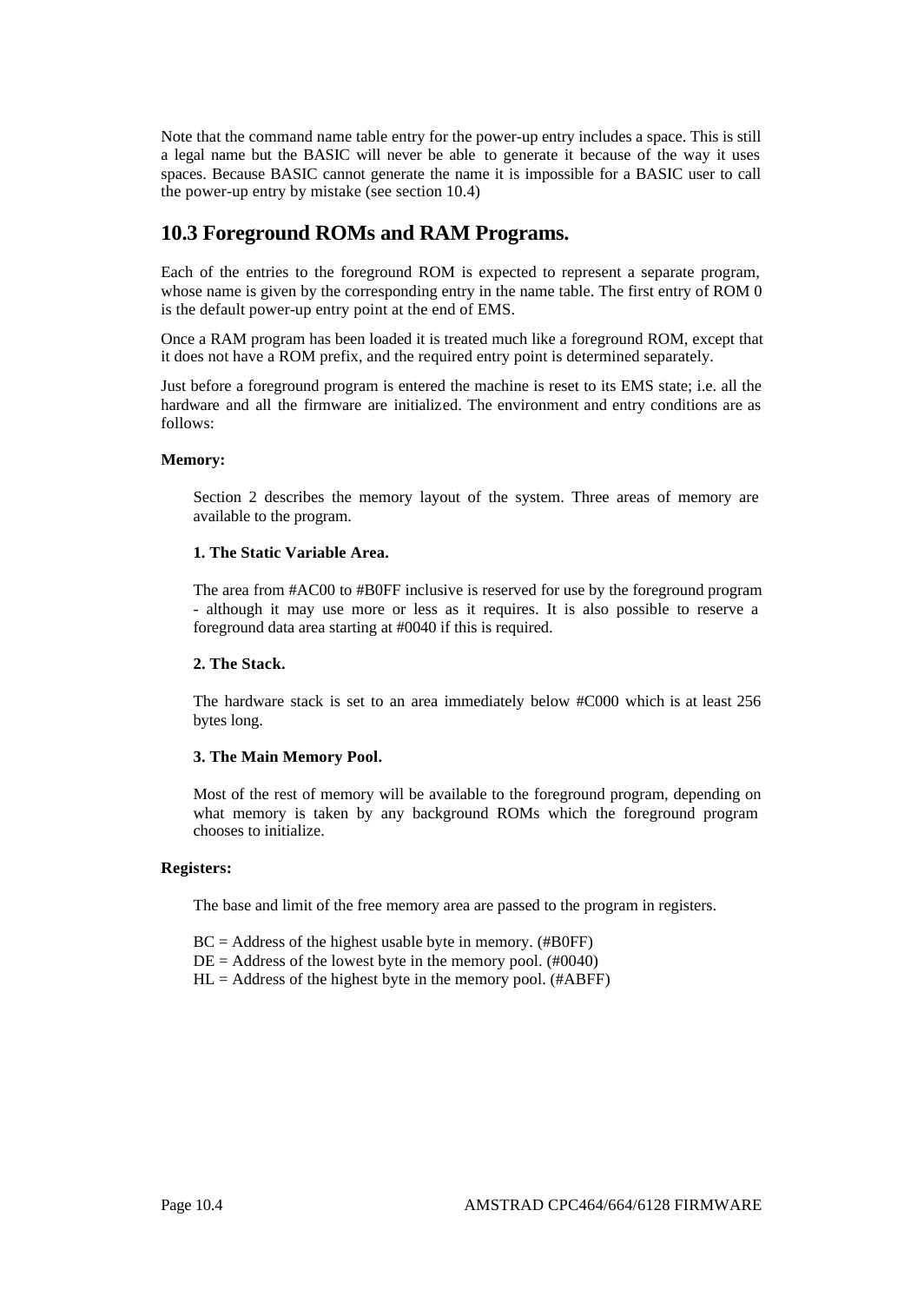Note that the program is free to use any memory between the address given in DE and the address in BC inclusive (i.e. #0040 to #B0FF). The contents of HL reflect the standard allocation for static variables; the program is free to use more, or less, as the mood takes it. Also a foreground data area may be reserved at the bottom of store as well. The program should set HL and DE to reflect the area it is using for variables before initializing any background ROMs (see below).

SP is set to the machine provided area #C000. The program can depend on at least 256 bytes of stack.

The contents of the other registers is indeterminate. Note that the alternate register set (AF' BC' DE' HL') is not available to the program. (But see Appendix XI).

# **ROM select and state:**

| For ROM programs: | The foreground ROM is selected. |  |  |
|-------------------|---------------------------------|--|--|
|                   | The upper ROM is enabled.       |  |  |
|                   | The lower ROM is disabled.      |  |  |
| For RAM programs: | No ROM is selected.             |  |  |
|                   | The upper ROM is disabled       |  |  |
|                   | The lower ROM is disabled.      |  |  |

# **General:**

Interrupts are enabled.

All hardware and firmware is in its initial state. In particular any expansion devices fitted have been reset, but not yet initialized.

It is the foreground program's responsibility to initialize any background ROMs required and to load and initialize any RSXs. The Kernel entry 'KL ROM WALK' looks for background ROMs and initialises any that it finds. The Kernel entry 'KL INIT BACK' will initialize a particular background ROM. These entries must be passed the addresses of the lowest and highest bytes in the memory pool which is why the foreground program must reserve its fixed data area before winding up the background ROMs. The background ROMs may allocate memory for their own use by moving either or both boundaries. If, therefore, the foreground program does allow background ROMs to function it must cope with a memory pool whilst bounds are not fixed until after all background ROMs have been initialized. Note that the location of the foreground program's data areas are fixed whilst a background program must deal with variable data areas.

If background ROMs are not initialized then the memory map is very simple, but since discs, light pens, etc are likely to use background ROMs for support software it is rather limiting not to allow background ROMs even for an apparently 'dedicated' game.

The on-board BASIC initializes all background ROMs at EMS. The user chooses whether to load any RSXs from tape.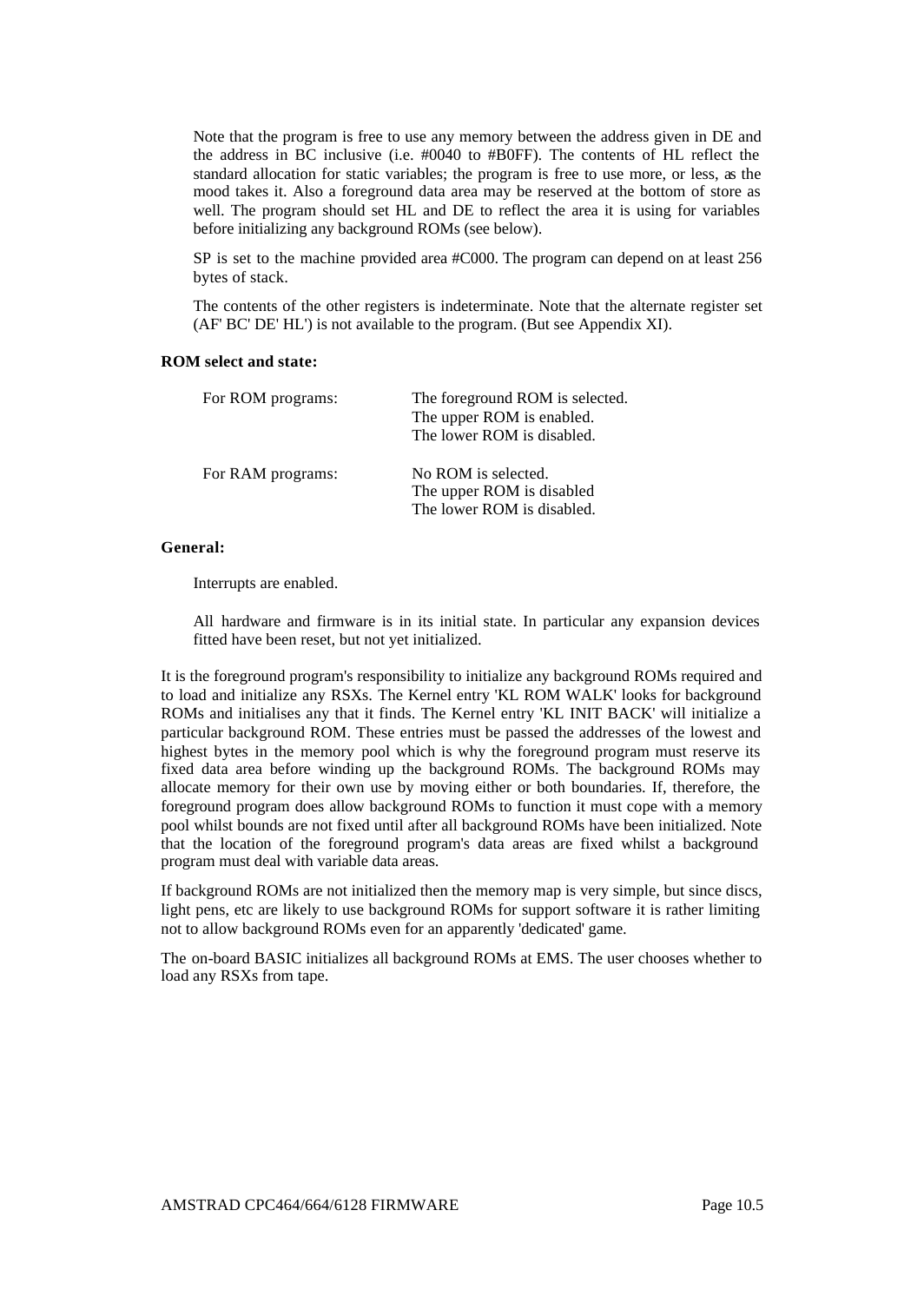# **10.4 Background ROMs.**

Background ROMs lie dormant until initialized by the foreground program. During initialization the background software may allocate itself some memory and initialize any data structures an hardware. Providing the initialization is successful the Kernel places the ROM on the list of possible takers for external commands.

The first entry in a background ROM's jumpblock is it initialisation routine. This routine must only be called by the firmware when the ROM is initialized it is not meant for the user to call. Tricks such as including a space in the name makes it impossible for BASIC to generate the correct name and hence impossible for a BASIC user to call the entry. The entry and exit conditions for the initialisation routine are:

Entry:

DE contains the address of the lowest byte in the memory pool. HL contains the address of the highest byte in the memory pool.

# Exit:

If the initialization was successful

Carry true. DE contains the new address of the lowest byte in the memory pool. HL contains the new address of the highest byte in the memory pool.

If the initialization failed:

Carry false. DE and HL preserved.

Always:

A, BC and other flags corrupt. All other registers preserved.

#### Notes:

The upper ROM is enabled and selected. The lower ROM is disabled.

The routine may not use the alternate register set.

The ROM may allocate itself memory either at the top or the bottom of the memory pool (or both), simply by changing the appropriate register and returning the new value. For example, to reserve 256 bytes given an address of #AB7F as the top of the pool the program would subtract 256 from HL giving a new top of pool address of #AA7F. The area preserved would be from #AA80 to #AB7F inclusive.

The carry false return is only recognized in V1.1 firmware. In V1.0 firmware this will be treated as if carry was returned true.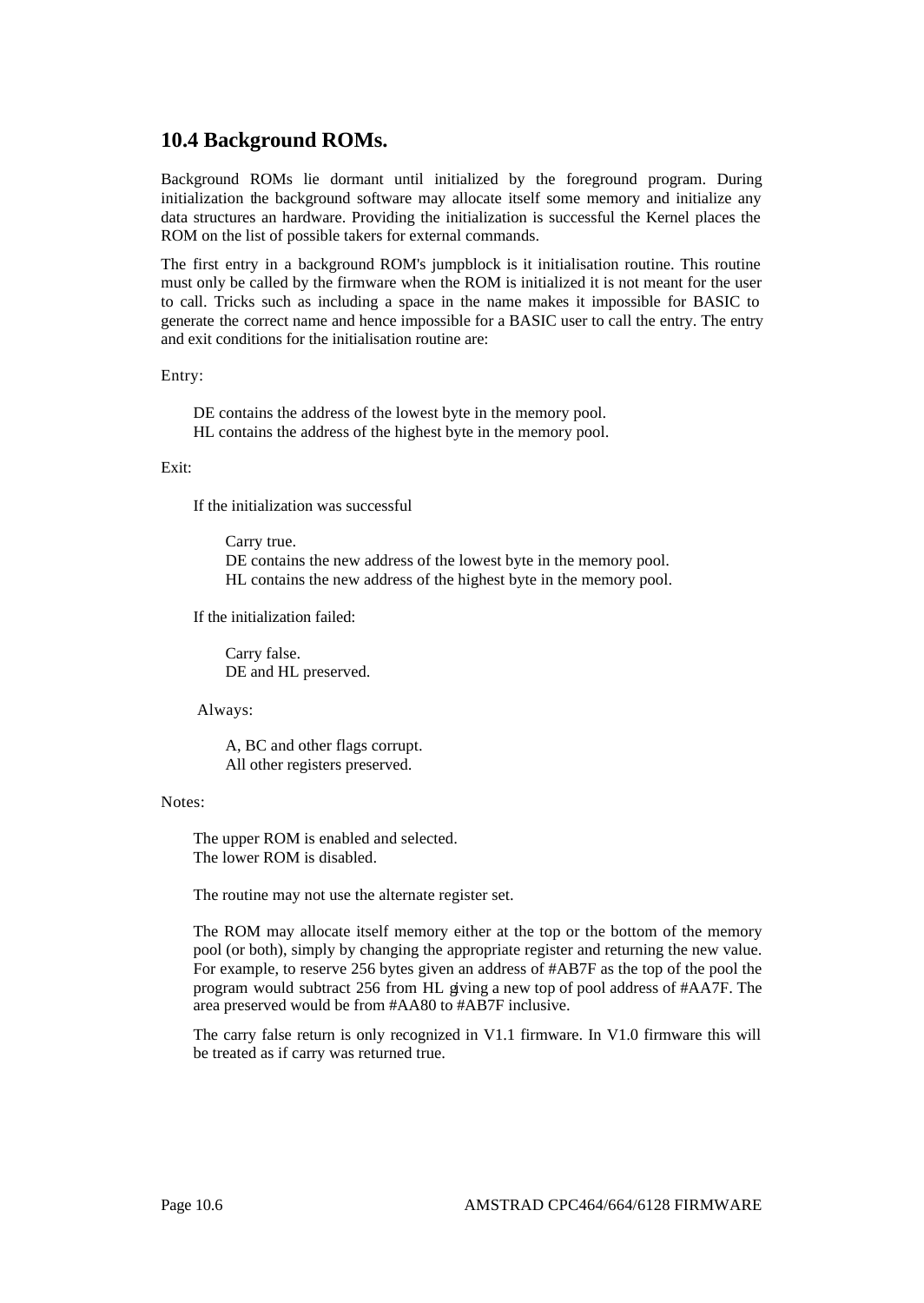When the initialization routine returns, the Kernel stores the address of the base of the upper area which the ROM has allocated itself (i.e. HL+1). Whenever an entry in the ROM is called this address is passed in the IY index register. This allows the ROM routine to access its upper variable area easily enough even though it was allocated dynamically. Access to any lower variable area should be done via pointers in the upper area. Since background ROMs do not use absolute areas of memory, problems of background ROMs clashing with each other or with the foreground program will never arise. Note that a background ROM is very likely to expect that its upper data area lies above #0040 so that it is accessible irrespective of whether the lower ROM is enabled or not.

If the initialization is successful then the Kernel also places the ROM on its list of possible handlers of external commands (see below). Note that when the list is scanned for external commands the latest addition is tried first. The entry KL ROM WALK processes the ROMs in reverse address order (15, 14, ...0), ignoring any gaps of foreground ROMs, thus the ROMs will be searched in the order 0, 1, ...15.

# **10.5 Resident System Extensions.**

An RSX is similar to a background ROM. Responsibility for loading an RSX and providing it with memory lies with the foreground program. To fit in with the dynamic allocation of memory to background ROMs it is recommended that RSXs should be position independent or relocated when loaded. An RSX could be relocated by writing a short BASIC 'loader' program which reads the RSX in a format which may be relocated easily and POKEs into store.

Once an RSX is load it may be placed on the list of possible handlers of external commands (see following page) by calling KL LOG EXT, passing it the address of the RSXs external command table and a four byte block of memory (in the central 32K of RAM) for the Kernel's use. The format of the table is exactly the same as for a background ROM (see section 10.2). The only difference is in the interpretation of the table - the first entry in the jumpblock is not called automatically by the Kernel and thus need not be the RSX's initialization routine.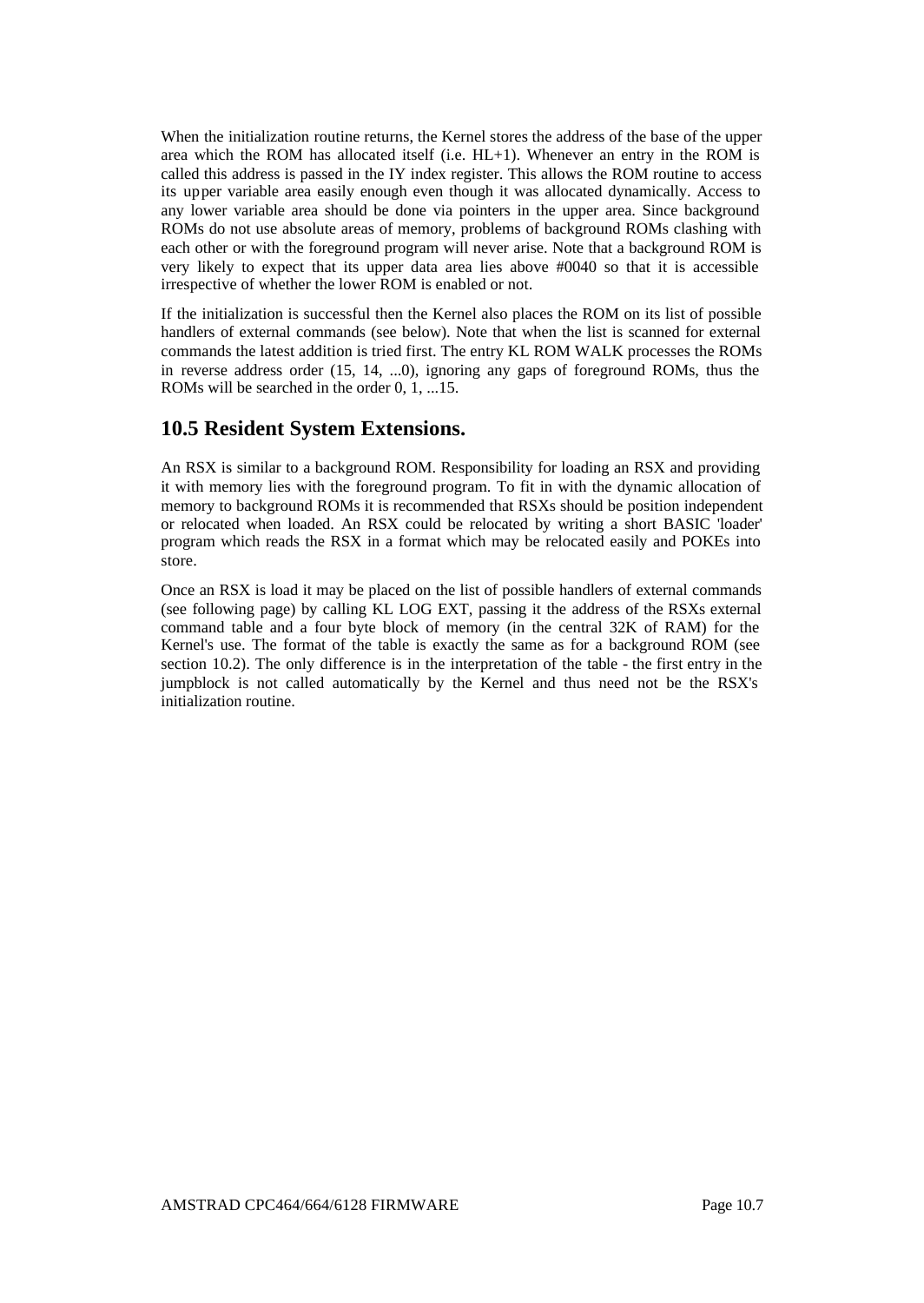For example, the way to add an external command table for a graphics extension for BASIC might be:

| <b>INITIALIZE:</b> | LD<br>LD<br>JP                                           | <b>HL, WORK SPACE</b><br><b>BC,RSX TABLE</b><br>KL LOG EXT                   | RSX power-up Routine     |
|--------------------|----------------------------------------------------------|------------------------------------------------------------------------------|--------------------------|
| WORK SPACE:        | <b>DEFS</b>                                              | 4                                                                            | : Area for Kernel to use |
| RSX TABLE:         | <b>DEFW</b><br>JP<br>JP<br>JP                            | <b>NAME TABLE</b><br>DRAW CIRCLE<br><b>DRAW TRIANGLE</b><br><b>FILL AREA</b> | :0<br>:1<br>:2           |
| NAME TABLE:        | <b>DEFB</b><br><b>DEFB</b><br><b>DEFB</b><br><b>DEFB</b> | $'CIRCL', E'+#80$<br>'TRIANGL','E'+#80<br>$FIL'.L'+#80$<br>#00               | :0<br>:1<br>:2           |

Note that when the list is scanned for external commands the latest addition is tried first. Since RSX's will, in general, be loaded after background ROMs have been initialized, RSX commands will take precedence over those in background ROMs. The entry and exit conditions for external commands are discussed in the following section (section 10.6).

# **10.6 External Commands.**

Once the foreground program has decided that it has an external command on its hands it should call the Kernel entry KL FIND COMMAND, passing to it a string giving the command name. This routine first attempts to find an RSX or a background ROM whose external command table contains the command. Only those RSXs and ROMs which have been suitably initialized are taken into consideration. If the command is found then the 'far address' of the corresponding jumpblock entry is returned (see section 2.3). If the command is not found the routine starts at ROM 0 and searches for a foreground ROM whose external command table contains the command. If a foreground ROM is found,then the system resets and enters the appropriate foreground program. If no match for the command can be found a failure indication is returned.

Note that the external command mechanism allows both for finding of background and RSX routines, and for switching of foreground programs. Note also that the first command name in a background ROM corresponds to the implicit initialization entry, and should not be used as a command.

The first time a background or RSX routine is used the external command mechanism should be used to establish its jumpblock address. This may then be stored and used directly for subsequent calls of the routine. It is foolish to assume that a particular background ROM is always plugged into the same socket or that a relocatable RSX is always located at the same address.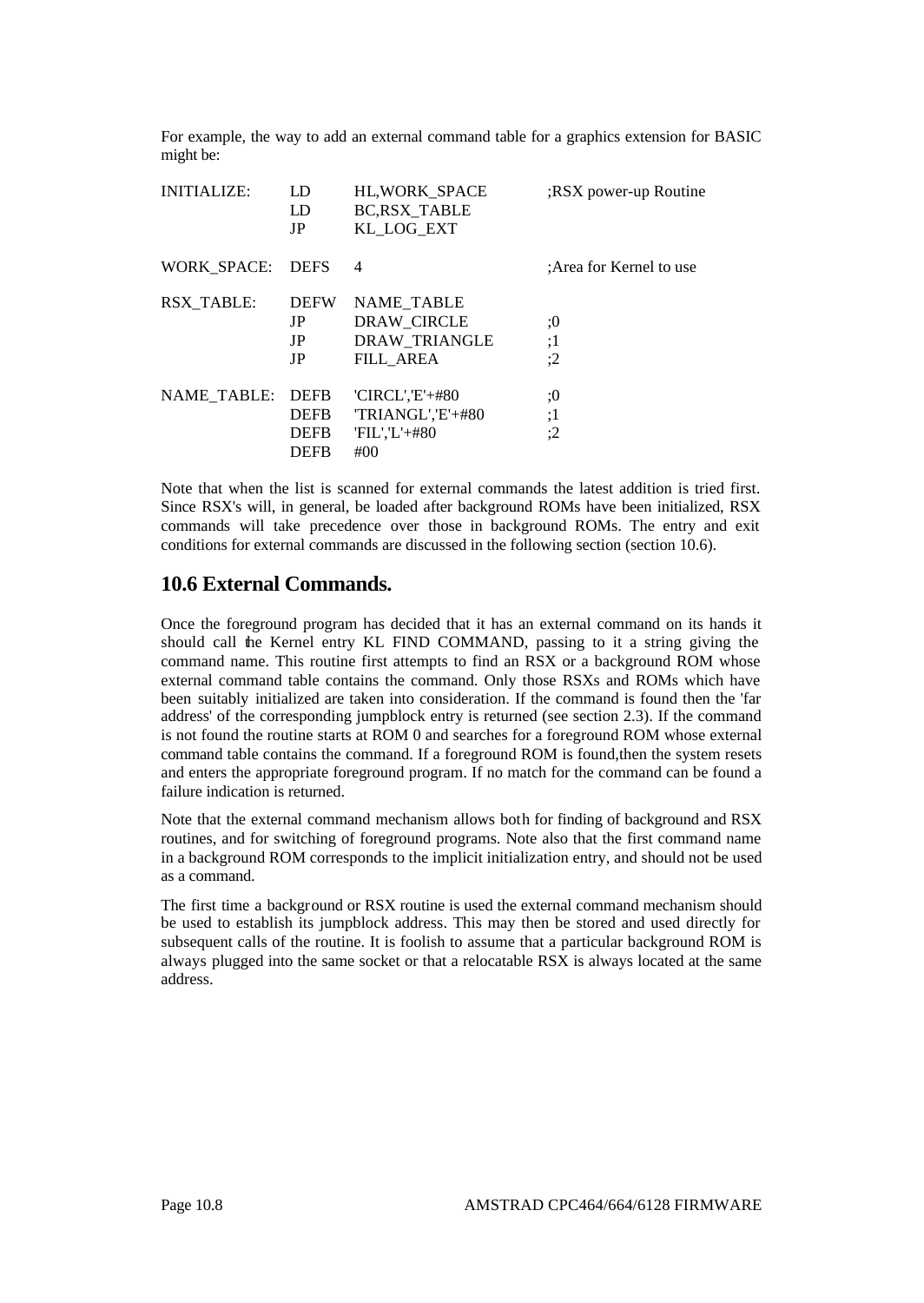The first time a background or RSX routine is used the external command mechanism should be used to establish its jumpblock address. This may then be stored and used directly for subsequent calls of the routine. It is foolish to assume that a particular background ROM is always plugged into the same socket or that a relocatable RSX is always located at the same address.

It is the foreground program's responsibility to invoke the external command once its address has been found, and to pass its parameters in a suitable form. BASIC in the on-board ROM functions as follows, and should serve as a model for other foreground programs if only to allow common use of commands by other systems:

An external command is identified by a vertical bar ('|') followed by the command name, optionally followed by a list of parameters. The bar does not form part of the command name. The command name must consist of alphabetic characters (which are converted to upper case), numeric characters or dots.

Parameters are passed by value, that is each parameter may be a numeric expression, the calculated value of which is passed, or an address. The number and type of parameters must be agreed between the BASIC program and the command because BASIC performs no checking.

Each parameter passed is a two byte number, whose interpretation depends on its type:

| Integer expression: | two's complement value of the Integer result.            |
|---------------------|----------------------------------------------------------|
| Real expression:    | the Real result forced to Unsigned Integer.              |
| Variable reference: | address of the value of a variable (for a string this is |
|                     | the address of the descriptor).                          |

A string descriptor is three bytes long. Byte 0 contains the length of the string. Bytes 1 and 2 contain the address where the string is stored. If the string length is 0 then the address of the string is meaningless. String variables may be changed providing that the string descriptor is not altered in any way.

#### Entry:

A contains the number of parameters.

IX contains the address of the parameters.

IY contains the address of the ROM's upper data area if the command was found in a background ROM. If the command was found in an RSX's external command table then IY is undefined.

## Exit:

AF, BC, DE, HL, IX and IY corrupt. Alternate register set untouched.

#### Notes:

Index register IX contains the address of the parameters. If there are no parameters then the ith parameter is at offset  $(n-i)\times 2$  from the index register address - so the 1st parameter is at the largest offset, and the last parameter is pointed to by IX.

The IY register is set by the Kernel and not by BASIC. The A and IX registers and the parameter area are set by BASIC.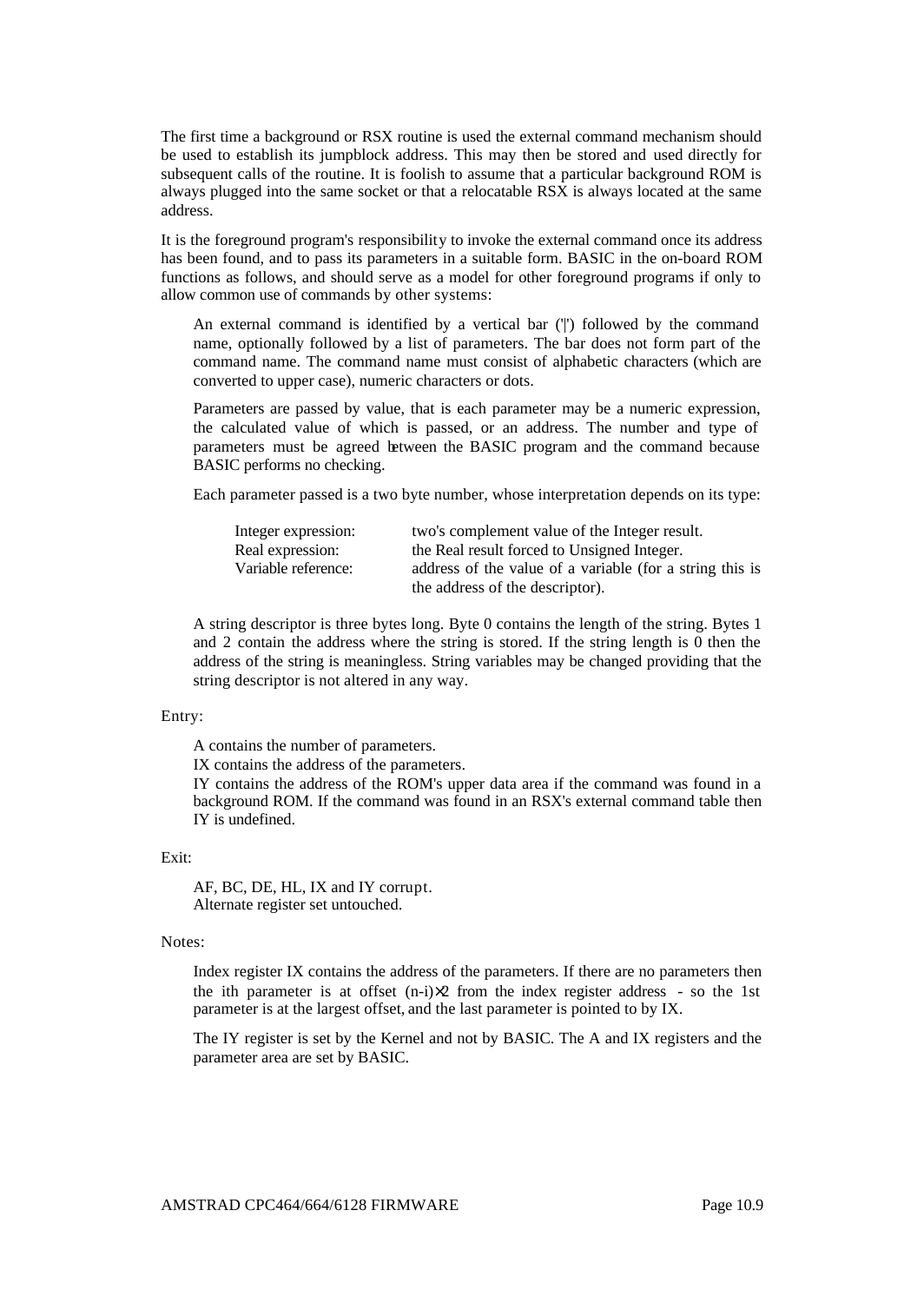# **10.7 Examples.**

### **a) A simple external command.**

This example uses the BIOS routine SET MESSAGE that is available as an external command under AMSDOS. SET MESSAGE turns on or off the disc error messages and has the following interface:

SET MESSAGE Command name: Control A

Entry conditions:

 $A = #00 \implies$  Turn disc error messages on.  $A = \# FF \Rightarrow$  Turn disc error messages off.

Exit conditions:

 $A =$  Previous state. HL and flags corrupt.

Before it is possible to use the external command it is necessary to establish the store and far address of the routine. This may be performed as follows:

| LD               |     | HL,CMD NAME               | :Pointer to command name       |
|------------------|-----|---------------------------|--------------------------------|
| CALL             |     | KL FIND COMMAND           | :Ask Kernel where it is        |
| JR               |     | NC, ERROR_ROUTINE         | :Command not found error       |
|                  |     |                           |                                |
| LD               |     | $(CMD$ FAR ADDRESS+0), HL | :Store address                 |
| LD               | A.C |                           |                                |
| LD               |     | (CMD_FAR_ADDRESS+2),A     | : Store ROM number             |
|                  |     |                           |                                |
| .                |     |                           |                                |
| <b>CMD NAME:</b> |     | DEFB $#01 + #80$          | :Control $A = #01$             |
| CMD FAR ADDRESS: |     | DEFS <sub>3</sub>         | : Area for storing far address |

Having found the far address of the routine it can now be called. For example:

| LD         | A.0                  | :Enable messages        |
|------------|----------------------|-------------------------|
| <b>RST</b> |                      | :Far CALL               |
|            | DEFW CMD FAR ADDRESS | :Pointer to far address |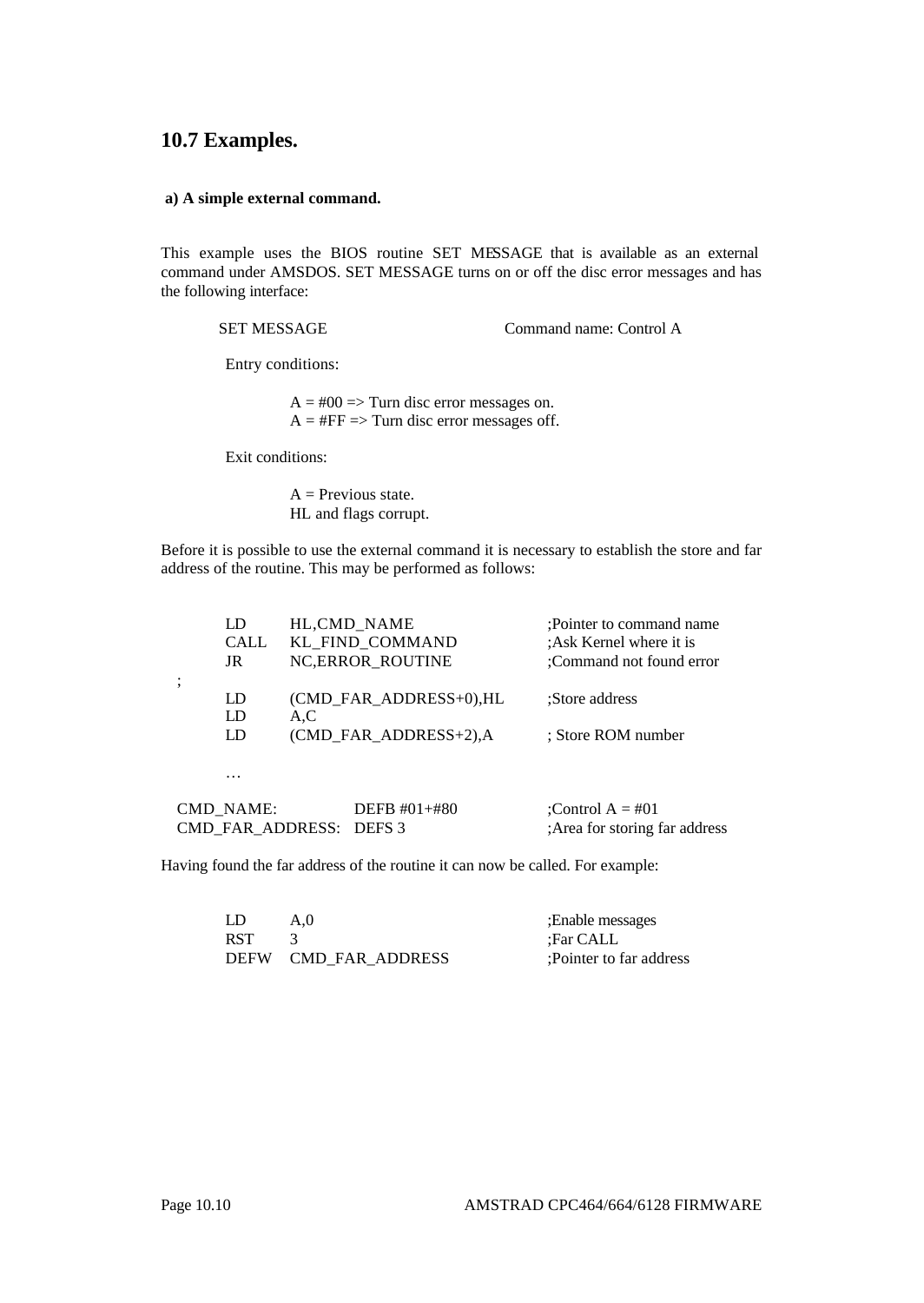## **b) A complex external command**

This example uses the INCHAR external command provided by the serial interface. INCHAR reads a character from the Serial Interface and has the following interface:

INCHAR Command name: INCHAR

Entry conditions:

 $A =$  Number of parameters (should be 2).  $IX = Address of parameter block.$  $IX+2 = Address$  to store status.  $IX+0 =$  Address to store character read.

Exit conditions:

;

AF, BC, DE, HL, IX and IY corrupt.

Before it is possible to use the external command it is necessary to establish and store the far address of the routine. This may be performed as follows:

| LD<br>CALL<br>JR | HL, CMD TABLE<br>KL FIND COMMAND<br><b>NC, ERROR ROUTINE</b> | :Pointer to command name<br>:Ask Kernel where it is<br>:Command not found error |
|------------------|--------------------------------------------------------------|---------------------------------------------------------------------------------|
| LD               | (CMD FAR ADDRESS+0), HL                                      | :Store address                                                                  |
| LD<br>LD         | A.C<br>(CMD FAR ADDRESS+2), A                                | :Store ROM number                                                               |
| $\cdots$         |                                                              |                                                                                 |

CMD\_NAME: DEFB 'INCHA', 'R'+#80<br>CMD\_FAR\_ADDRESS: DEFS 3 ; Area for storing DEFS 3 ;Area for storing far address

Having found the far address of the routine it can now be called. For example:

| LD          | A <sub>2</sub>            |             | :2 parameters                                                                                                                                 |
|-------------|---------------------------|-------------|-----------------------------------------------------------------------------------------------------------------------------------------------|
| LD          |                           |             | ;Address of parameter block                                                                                                                   |
| <b>RST</b>  | 3                         |             | :FAR CALL                                                                                                                                     |
| <b>DEFW</b> |                           |             | :Pointer to far address                                                                                                                       |
| LD          |                           |             | :HL=Serial Interface status                                                                                                                   |
| LD          | $A$ <sub>,</sub> $CHAR$ ) |             | :A=Character read (if any)                                                                                                                    |
| .           |                           |             |                                                                                                                                               |
|             |                           |             | : First parameter is status                                                                                                                   |
|             |                           |             | ;Second parameter is character                                                                                                                |
|             |                           |             |                                                                                                                                               |
|             |                           |             |                                                                                                                                               |
|             |                           |             |                                                                                                                                               |
|             | STATUS:                   | PARAM BLOCK | IX, PARAM_BLOCK<br><b>CMD_FAR_ADDRESS</b><br>HL, (STATUS)<br><b>DEFW STATUS</b><br><b>DEFW CHAR</b><br><b>DEFW #0000</b><br><b>DEFW #0000</b> |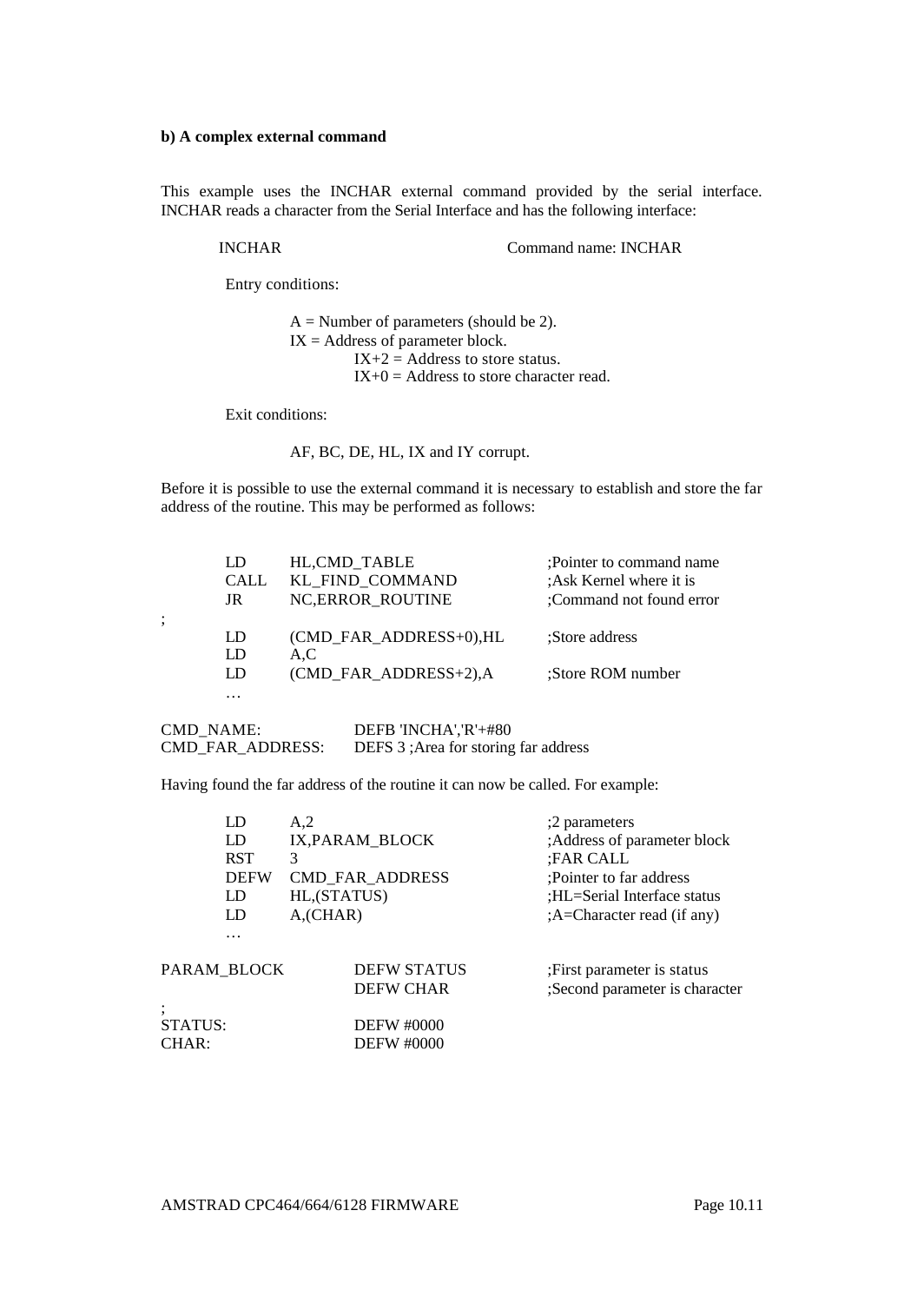# **c) Passing different types of parameter**

This exmple uses an invented external command which takes a string of characters, looks these up in an index and returns a reference number. The external command is assumed to be designed to be called from BASIC as follows:

## |REFNUM,@CHARTRING\$,INDEXNUM,@REFNUM

i.e. The first parameter is a string (whose address is passed) which is to be looked up. The second parameter is a number specifying which index to use, and the third parameter is a variable (whose address is passed) which is to be set to the required reference number.

The far address of the routine can be established in the same way as was described in the previous two examples. To call this routine from a machine code program it is necessary to set up the parameter block and a string descriptor. The following subroutine does this:

| <b>GET_REF_NUM:</b>                        |          |                                                                                                                          | :Exit:                     | ; Entry: HL=Address of string.<br>$A = Length of string.$<br>DE=Index number.<br>HL=Reference number.                                                                         |
|--------------------------------------------|----------|--------------------------------------------------------------------------------------------------------------------------|----------------------------|-------------------------------------------------------------------------------------------------------------------------------------------------------------------------------|
| LD<br>LD<br>LD                             |          | $(STR_DESCRIPTOR+0)$ , A ;Store length of string.<br>(STR_DESCRIPTOR+1),HL;Store address of string<br>(PARAM_BLOCK+2),DE |                            | AF, BC, DE, IX, IY corrupt.<br>;Store index number                                                                                                                            |
| ;<br>LD<br>LD<br><b>RST</b><br><b>DEFW</b> | A,3<br>3 | IX, PARAM BLOCK<br>CMD_FAR_ADDRESS                                                                                       | ;3 parameters<br>;FAR CALL | ;Address of parameter block<br>;Pointer to far address                                                                                                                        |
| $\ddot{\phantom{0}}$<br>LD<br><b>RET</b>   |          | HL, REF NUM                                                                                                              |                            | :HL=Reference number                                                                                                                                                          |
|                                            |          | <b>DEFW #0000</b><br><b>DEFW REFNUM</b>                                                                                  | ; desriptor                | PARAM_BLOCK: DEFW STR_DESCRIPTOR ;First paramater is address of string<br>;Second parameter is index number<br>;Third parameter is address of store<br>; for reference number |
| STR_DESCRIPTOR                             |          | <b>DEFB #00</b><br><b>DEFW #0000</b>                                                                                     | ;Length<br>;Address        |                                                                                                                                                                               |
| <b>REFNUM</b>                              |          | <b>DEFW #0000</b>                                                                                                        |                            |                                                                                                                                                                               |